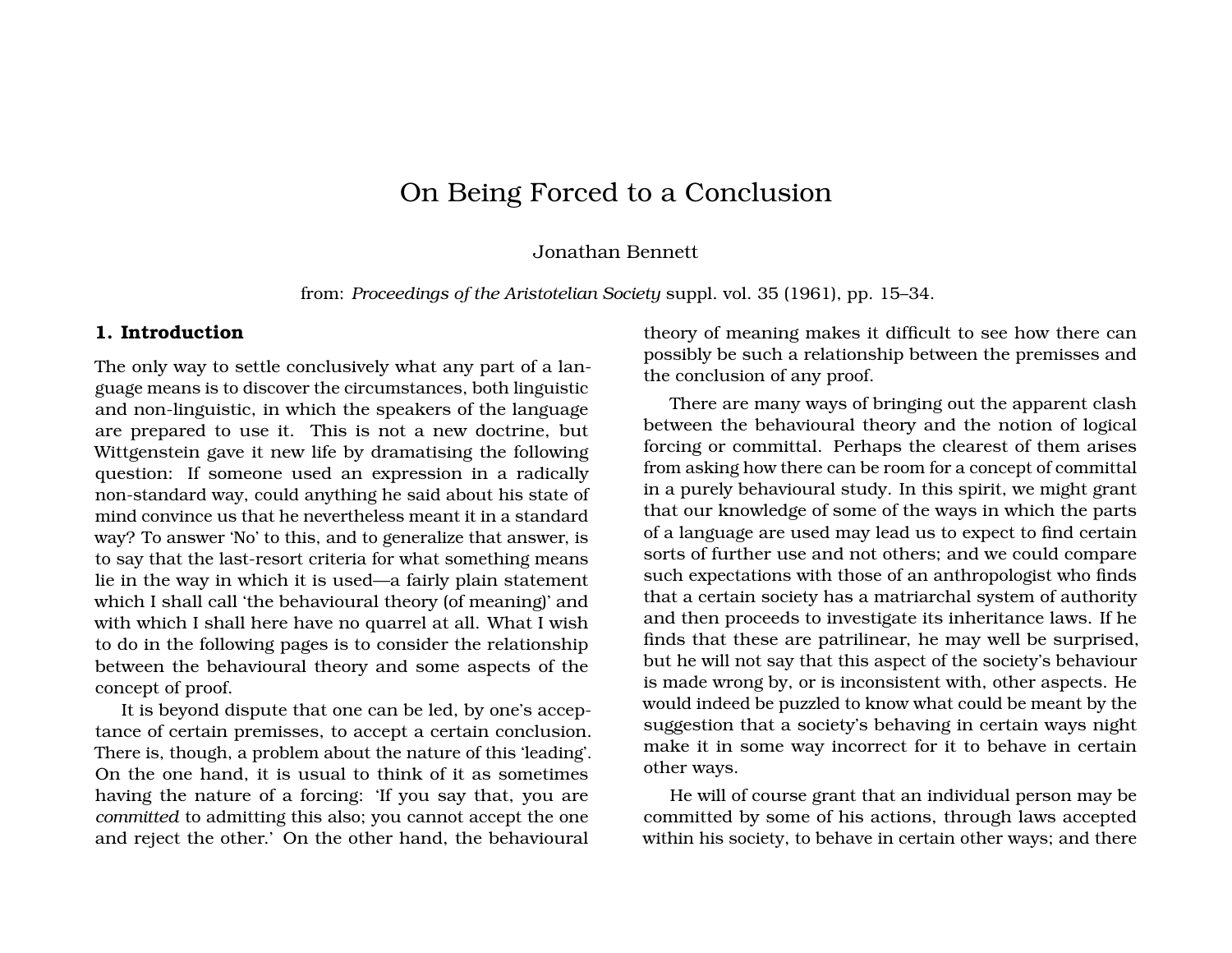is no problem about what is meant by saying that something a person actually does clashes with other things he does, by the rules of his society. Similarly, there is no problem about what is meant by saying that some individual has committed an elementary inferential howler: he has committed a howler if most people would say that it was a howler. But there is a problem about saying, what we should normally want to say, that a move is universally declared to be a howler because it *is* a howler—that if everybody committed it then it would simply be a logical mistake which everybody made. To say this is to parallel the absurd remark that two aspects of a society's behaviour may clash with one another.

It is necessary to insist that our concern with any language is a concern with behaviour, with the noises which people make, the marks they put on paper, and so on. It sounds queer, no doubt, to speak of someone as being debarred from making a certain noise by his prior utterance of certain other noises; it would be more usual to say that he is debarred from assenting to a certain proposition by his prior assent to certain other propositions. But we can cheerfully grant that the meanings create the conflict while still insisting that the noises, and the circumstances of their utterance, are the whole story; for, if the behavioural theory is correct, then to mean such-and-such by a noise is just to be disposed to use it in this-and-that other way as well. It is clear, after all, that our only evidence for what someone means by an expression is how he is prepared to use it. It could be claimed that the uses constitute only evidence, that they are merely pointers to the real meaning which in some way underlies them. In this paper I am taking my stand on the belief that this is a mistake which has been definitively exploded by Wittgenstein, and that use can therefore be taken not just as evidence for, but also as constitutive of, meaning.

Especially be it noted that to lay down rules governing the use of noises is itself only to utter yet more noises. The stress on rules, which is legitimate in itself, could mislead us into denying that logical committal is reducible to relations amongst complex sets of noises. Wittgenstein saw this danger, and insisted at length that problems about meanings cannot be settled just by an appeal to rules, because there will always remain the problem of the meanings of the rules. Kant made the same point less archly, in a charming passage in the *Critique of Pure Reason* (A 133 = B 172):

> To give general instructions how we are to subsume under rules. . . could be done only by means of another rule. This in turn, just because it is a rule, again demands guidance from the judgment. And so we see that, while the understanding is capable of being instructed and equipped with rules, judgment is a peculiar talent which cannot be taught, only practised . . . For although an abundance of rules borrowed from the insight of others may indeed be proffered to—as it were, grafted on to—a limited understanding, the power of rightly employing them must belong to the learner himself; and in the absence of such a natural gift no rule that may be prescribed to him for this purpose can ensure against misuse.

In short: the uses of words cannot be laid down in a fool-proof fashion in a rule, because the rule itself is a verbal item whose own use is vulnerable to fools, in just the same way if not to the same degree as are the word-uses which it regulates.

# **2. 'The philosophical problem of necessity'**

I have referred to a difficulty about saying, what we usually do say, that a proof makes explicit something to which we were committed before the proof was ever constructed. If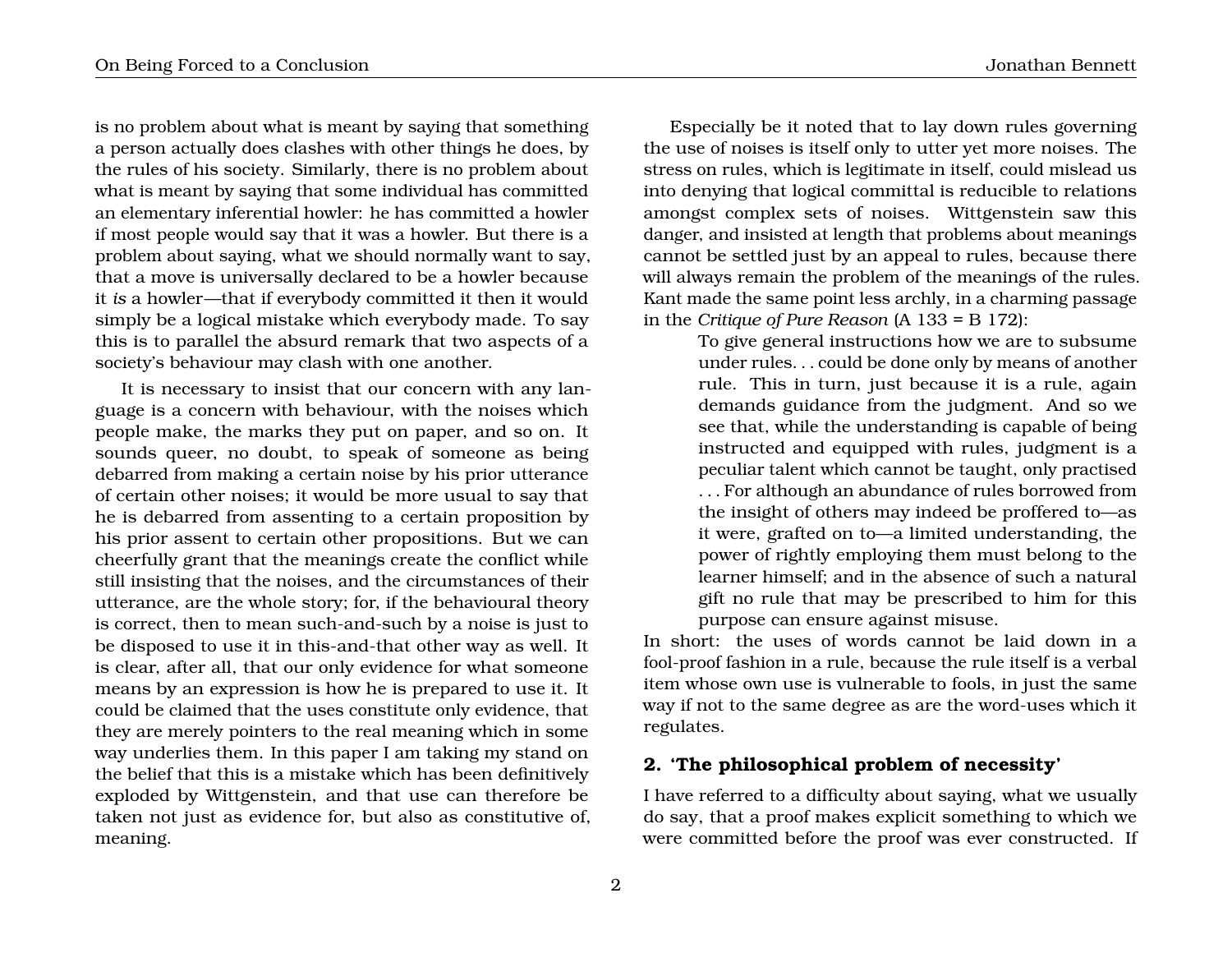proof.

the difficulty is insuperable, and if we therefore cannot allow that 'the mathematical proof drives us along willy-nilly until we arrive at the theorem', then we can hardly avoid saying positively that 'at each step we are free to choose to accept or reject the proof' and that it is this element of choice which has wrongly been omitted from the traditional account of

The quoted expressions are from Michael Dummett's 'Wittgenstein on Mathematics' (*Philosophical Review*, 1959), a lucid and eloquent account of the clash between the committal-concept and the choice-concept of proof. Dummett favours the committal-concept, but cannot see how to make it literal and specific. I hope to lay the foundations for doing just that, but, for a reason which will emerge, I wish first to explain the relationship between Dummett's paper and what I am trying to do here. My central concern is not with the fact that Wittgenstein favoured the adoption of a choice-concept of proof, but rather with what I think to be the only viable (not valid) basis for such an adoption, namely a rigorous application of the behavioural theory of meaning. A good deal of this basis can be found in Wittgenstein's writings, but Dummett seems disinclined to explore it. 'Such considerations'—he says on p. 331—'seem to belong to the theory of meaning in general rather than having any particular relevance to the philosophy of mathematics.' But what we have here *is* a problem in 'the theory of meaning in general', and in the philosophy of mathematics only as a special case; and there is fairly conclusive evidence that Wittgenstein too saw the problem in this way.

Now, if we dislike the emphasis on choice but accept the theory of meaning from which it has arisen, our task is to try to show that the link between the two can after all be broken because the concept of logical committal is after all consistent with the behavioural theory. But Dummett does

not see the task in this way, since, as I have implied, he is not asking how we can avoid the implausibilities in the choice-concept account of proof while doing justice to the behavioural theory of meaning. He is asking how, confronted as we are by 'the philosophical problem of necessity', we can find a more plausible solution of it than Wittgenstein's:

> The philosophical problem of necessity is two-fold: what is its source, and how do we recognise it? God can ordain that something shall hold good of the actual world, but how can even God ordain that something is to hold good of all possible worlds? We know what it is to set about finding out if something is true; but what account can we give of the process of discovering whether it must be true? (p. 327).

I want to make as clear as I can the relationship between these two questions and the one which I am asking.

It is clear that Wittgenstein (the bluff, outspoken, unequivocal Wittgenstein of Dummett's paper) has an answer to both Dummett's questions: the source of necessity is convention, and necessity is recognised through the examination of conventions. But these answers are possible only because 'for him the logical necessity of any statement is always the *direct* expression of a linguistic convention. That a given statement is necessary consists always in our having expressly decided to treat that very statement as unassailable' (p. 329), and this immediately banishes the concept of logical committal in favour of the choice-concept of proof. The currently popular alternative to this 'full-blooded conventionalism' says Dummett, is a 'modified conventionalism' according to which 'some necessary statements are straightforwardly registers of conventions we have laid down; others are more or less remote consequences of conventions' (p. 328). He is dissatisfied with this modified conventionalism. . .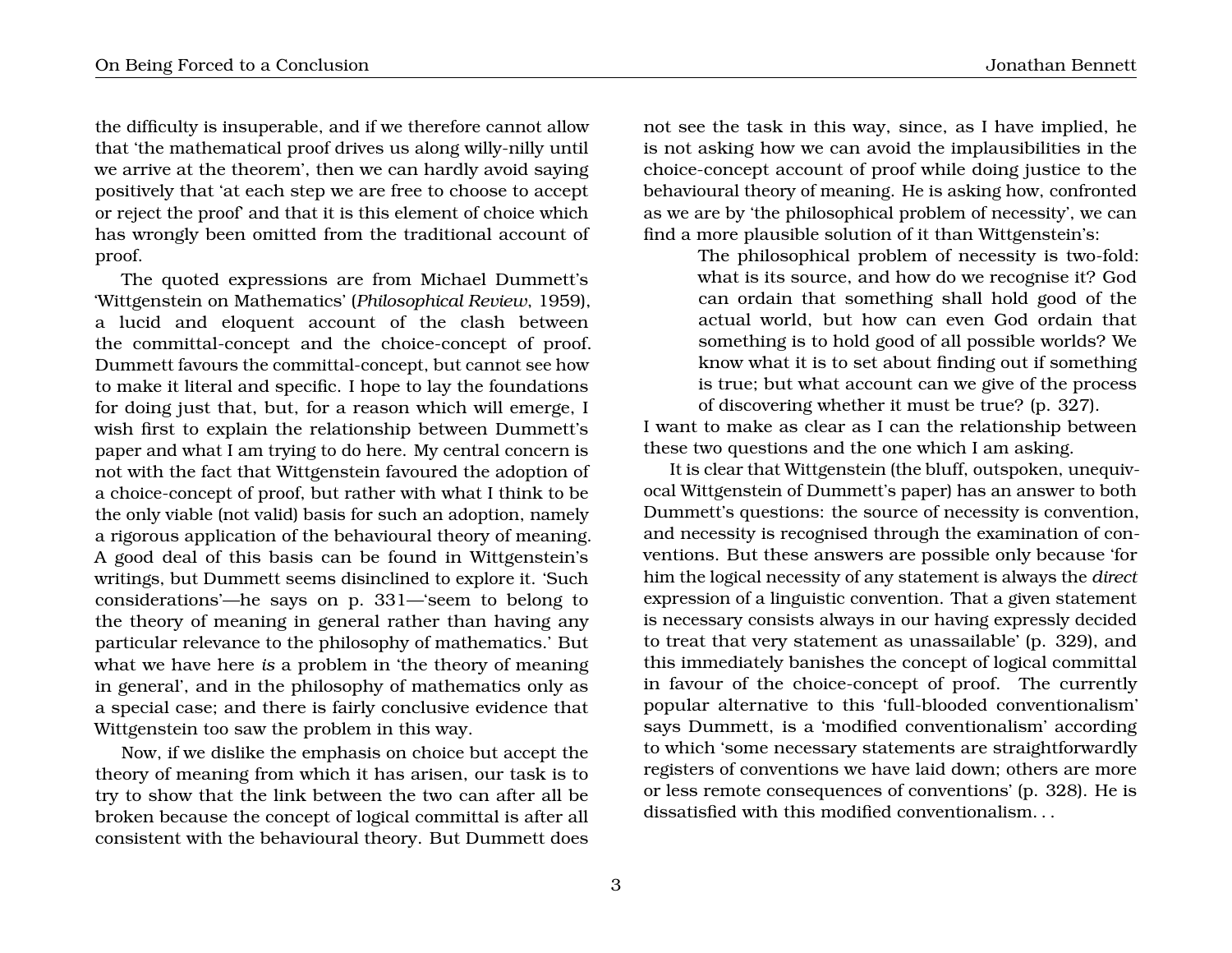. . . since it leaves unexplained the status of the assertion that certain conventions have certain consequences. It appears that if we adopt the conventions registered by the axioms together with those registered by the principles of inference, then we *must* adhere to the way of talking embodied in the theorem; and *this* necessity must be one imposed on us, one that we meet with. It cannot itself express the adoption of a convention; the account leaves no room for any further such convention. (pp.328-9).

The declared aim of the present paper is precisely to explain 'the status of the assertion that certain conventions have certain consequences', and thus to answer both Dummett's questions on the basis of an amplified form of what he calls 'modified conventionalism'. But the wording of his objection suggests, perhaps unintentionally, an argument which might be brought against even a conventionalism which did succeed in reconciling the concept of committal with the behavioural theory of meaning.

The argument runs like this: The amplified form of conventionalism, whatever its details, will have to define 'committal' and then say that such-and-such a sentence expresses a necessary proposition because our committal to it follows from the explained sense of 'committal' together with other relevant facts about linguistic usage; but what about the 'follows from' which occurs in that explanation? The proper answer to this is that conventionalism can explain this 'follows from' too, by a re-application of the conventionalist pattern of explanation to the words occurring in the original explanation. This new explanation will contain a further 'follows from' which can be explained in its turn. There are, it is true, no such explanations that do not contain a 'follows from'; but a cool look at the demand

that there should be such an explanation makes it plain that the demand is an absurd one, for it amounts to asking for a derivation of necessity from its source in some way which does not involve the employment of any principles of derivation. I therefore conclude that the aim of the paper is to answer Dummett's, questions or, if it is not, then that the questions admit of no answer.

A current view which I have tried elsewhere to scotch (*Analysis*, Jan. 1961) is that in this century some sort of discovery has been made about the non-informativeness, non-factuality or essential emptiness of logical truths. Now someone might; make the mistake of thinking that he had a triviality doctrine to maintain and that he could maintain it only by adopting a choice-concept of proof and thus avoiding any need to allow that conventions might have remote consequences. There is no reason to think that Dummett makes this mistake . But in Wittgenstein's *Remarks on the Foundations of Mathematics* there is at least one passage in which Wittgenstein shows that he feels pushed towards a choice-concept of proof not by the behavioural theory but by a muddled hunch to the effect that necessary truths must not be allowed to say anything. The crucial remark in this passage is:

> The dangerous, deceptive thing about the idea 'The real numbers cannot be arranged in a series'. . . resides in its making what is a determination, formation, of a concept look like a fact of nature' (p. 56).

I mention this matter here only because the triviality doctrine, like the invalid objection to modified conventionalism discussed above, threatens to become confused with the real issue before us, and must be prevented from doing so by clear identification as a red herring.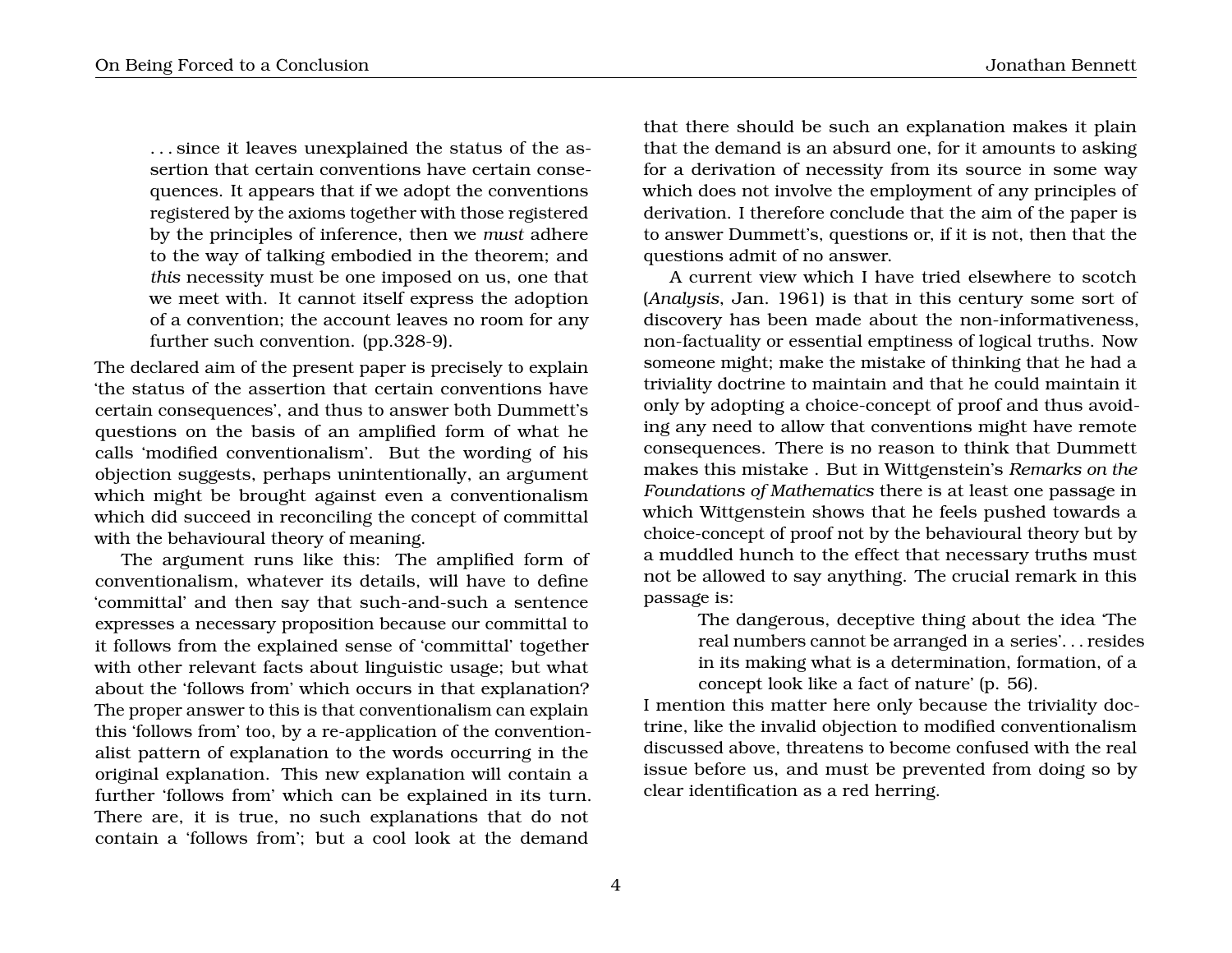#### **3. Conceptual deviation**

Few if any philosophers have uninhibitedly adopted a choiceconcept of proof. It is obvious to everyone that when a putative proof is presented for the first time and is accepted by a number of competent people, it almost always happens that it is accepted by every competent person who inspects it, including those who do not know that they are thereby mounting a band-wagon; nor is it reasonable to treat this concurrence of opinion as a *sui generis* continuing miracle. Again, it can hardly be denied that when someone is carefully developing a proof of the sort usually called' rigorous', he does not :merely guess or hope that those who accept his premisses will accept his conclusion—he has a strong and in some way justified confidence that they will do so.

Facts like these lead some philosophers, looking for ground between the choice-concept and the committalconcept, to say that what a proof does is to call our attention to the path which, once it has been pointed out, seems to us the most natural one to take. They usually add something to the effect that the conclusion which it is *natural* to draw from a given set of premisses is just the conclusion which one has sound inductive reasons for believing that most speakers of the language would draw. Enquiries as to what these inductively-based reasons are like usually elicit some such reply as 'I have inductive reasons for believing that if a proof strikes me as valid it will strike most competent people as valid.' I do not intend to discuss this extravagantly implausible proposal here, as I shall shortly offer a rival positive account of logical committal. But it should be said at once that this gloss on 'natural' is wrong at its root, i.e. that whatever it is which leads one to expect certain proofs to be generally accepted as valid, it is not an inductive argument of any sort whatsoever. I shall try to justify this statement

in the next section; but first it needs qualification for the following reason.

It is certainly true that when someone is developing a proof, however rigorous, he must admit the possibility that few if any of his audience will regard it as compelling, because of the possibility that most or all of his audience will turn out to be too muddled to follow it. He must also admit the possibility that he has made a mistake in the proof—a straightforward error which he will acknowledge as such as soon as it is pointed out to him—and that for this reason his proof will not be generally found compelling. Now, he can certainly have inductive reasons for believing that neither of these possibilities has been or will be realised; and, to that extent, inductive reasons can be relevant to the belief that one's own conceptual procedures will continue to be in step with those of others. But such possibilities do not exhaust the range of ways in which it is possible that a proof should fail of general acceptance, and the residue of the ways in which this can happen provide the matter of our problem. It is in respect of the most important sub-division of these, what I call the 'radical deviations', that I claim, and shall try to show, that inductive procedures are irrelevant.

Our 'residue' contains all possibilities of conceptual deviation which are not attributable to plain muddle or mistake on either side. What is to count as unmuddledness here? I think that the following condition is sufficient, without being much too strong:

> If two or more people continue indefinitely to make the same judgments about what statements are logically true and what proofs are valid, and if they do this without collusion or hesitation and without being involved in clown-like misencounters with the physical world, then they are not confused or muddled. If their judgments about necessity and validity differ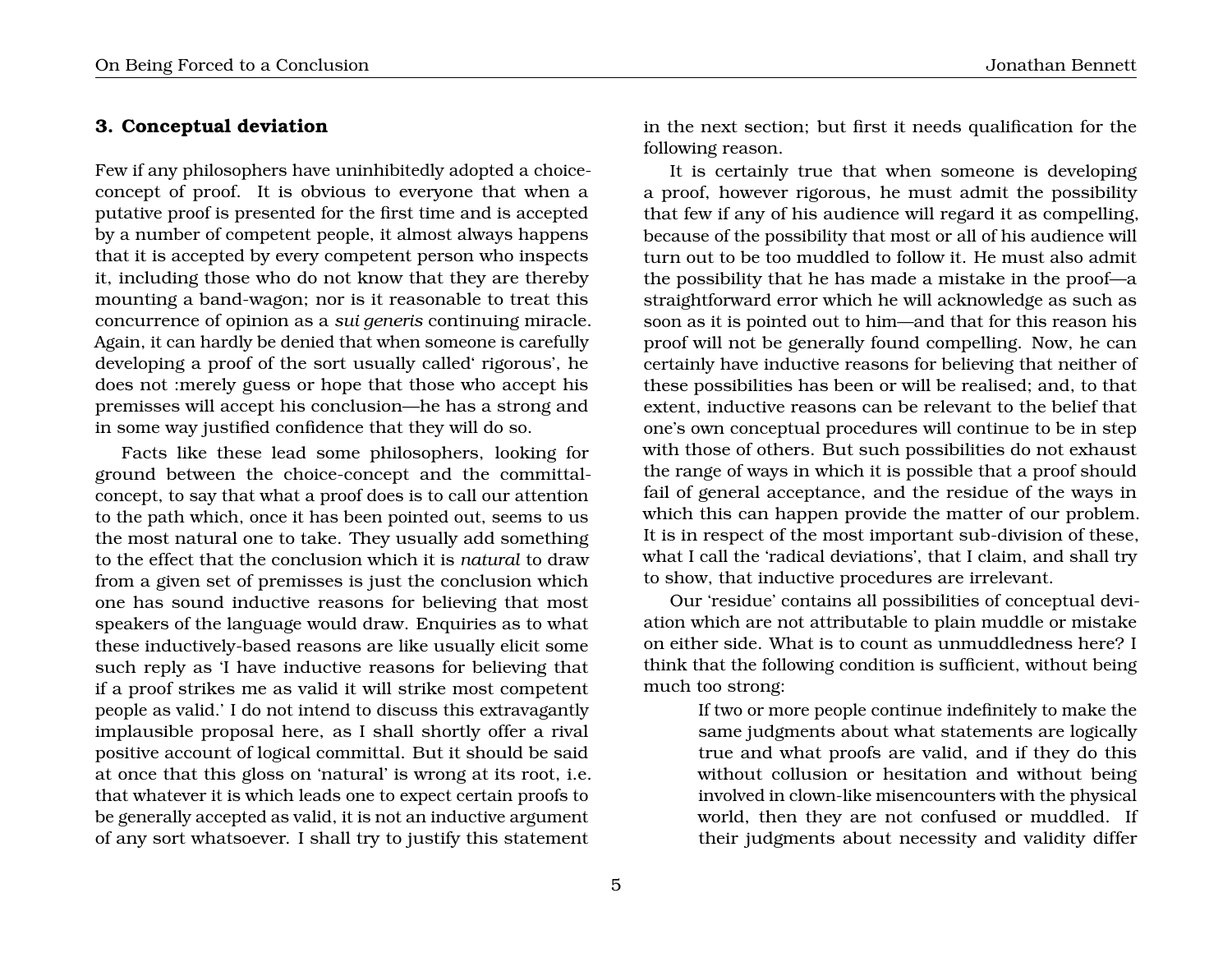from ours, we must allow that they are consistently operating a conceptual scheme but that it is not ours.

It is possible that there should be two or more people whose patterns of behaviour force us to admit that they are not in any ordinary sense muddled, that they are in possession of a conceptual scheme (the same conceptual scheme), but that this system of concepts—while coinciding with ours over a large area—differs from ours in unexpected ways. Confronted with such people, we may wish to say 'You cannot give a unitary meaning to (say) the word "and" in accordance with which it is correct for you to use it just as we do on tens of thousands of occasions and also correct to use it in these other, strange, false things that you sometimes say. There isn't any such meaning for the word to have.' But we are not entitled to say any such thing: there is such a meaning, for the pattern of linguistic behaviour defining it is there before our eyes.

I want to concentrate on the special case in which the area of coincidence between our conceptual scheme and the deviators has been such as for a while to mask completely the fact that they are deviators, the case in which they suddenly start using the old familiar words in (what we call) strange new ways while insisting that they are using the same conceptual scheme throughout but that something strange has happened to *our* use of language. For the possibility that this should happen is just the possibility that, while everything seems normal, we are on the brink of finding ourselves at a parting of the conceptual ways. If this is always possible, than how can it ever be correct to say that such-and-such premisses, given all our other uses of the words in them, commit us to such-and-such a conclusion? For to say this is precisely—is it not?—to say that in respect of the matter in hand there is no possibility of deviation.

### **4. Diagnosing deviations: radical cases**

Let us suppose, then, that someone who has taken an apparently normal part in our linguistic community suddenly begins disagreeing radically with us over points of logic and convinces us, by an appeal to one or more others who independently disagree with us in just the same ways as he does, that we have no good grounds for saying that he is trying to employ our concepts but is making a bad job of it. If we decide to look into such a situation exhaustively, what are the sorts of things we can find?

**(1)** If the deviation concerns descriptive general words for example, if the deviator denies 'Nothing is blue all over and red all over at once '—then a possible diagnosis is that there are one or more general terms to which the deviator attaches meanings other than the ones we attach to them. He might, for instance, mean by 'blue' what we mean by 'smooth'. This could occur only if everything which he had heard described as 'blue' felt smooth to him, or looked the way smooth-feeling things look; and if all the things he had heard described as 'smooth' looked, say, blue to him. (A precise switch of the meanings of ' blue' and' smooth' is not necessary for this story, merely convenient.) We could discover that by 'blue' he meant what we mean by 'smooth' if (and, nearly enough, only if) it turned out that, although his groupings of things as 'blue' and 'smooth' had so far tallied with ours whenever they were checked against ours, when we really set him to work extensively classifying things under these two labels the vast majority of things he called 'blue' we called 'smooth' and vice versa. There is nothing impossible in this suggestion: the proportion of the world's furniture on which we compare notes is small, and the remainder offers ample opportunity for a breakdown of our community of descriptions, and indeed for a breakdown of such proportions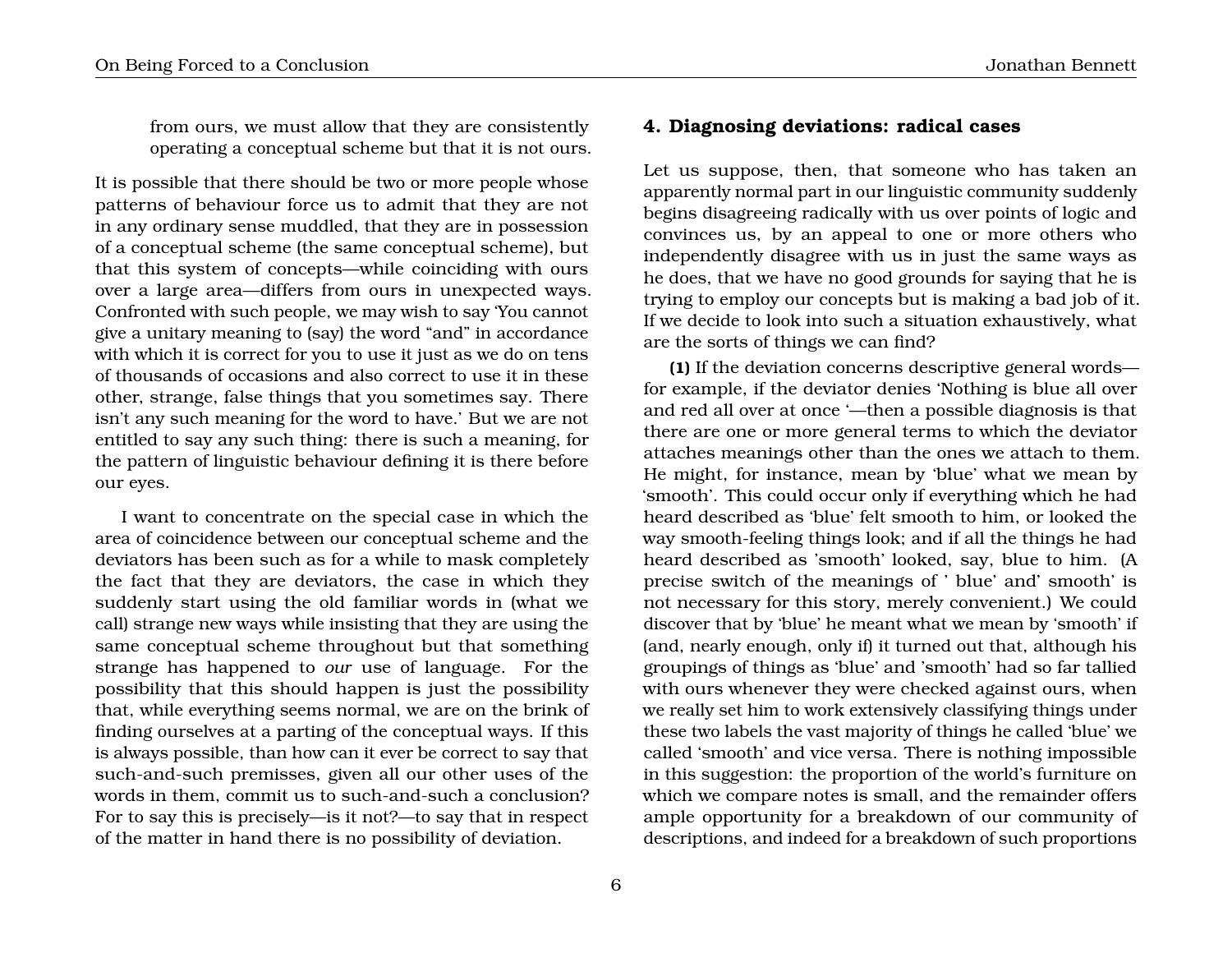as to swamp the area of agreement. Adapting the terminology of Quinton's 'Properties and Classes' (*Proceedings of the Aristotelian Society* 1957–58) we could describe this as the belated discovery that some classes which are natural for the deviator are not natural for us, and vice versa. More specifically, this is the very special case in which, say, 90% of the members of a class which is natural for us form a class which is natural for the deviator, the remaining 10% of the members are for him part of a distinct natural class, and it happens that up to a certain time every occasion of checking our use against his use of our word for the whole class has chanced to be an occasion involving some of the 10% and not the 90%. That the deviator should for years not betray his need to determine smoothness visually, and his preference for determining blueness tactually, represents an additional implausibility but not an impossibility.

**(2)** Suppose the deviator disagrees with us about the logic of words which are not descriptive general terms at all—for instance, if he declares some theorem of the lower predicate calculus to be false on its standard interpretation. It is possible that the explanation here is the same as in the previous case, namely a non-coincidence of the classes which are natural for the deviator with those which are natural for us. This could lead to a divergence in the meanings attached to what we might call 'formal' words, for the meanings of the 1atter are given mainly through their uses in application to the world, and radical deviations in the apprehension of the world might by very bad luck lead to consequent deviations in the understanding of formal words. We might start to develop an example by supposing the non-coincidences between the deviator's natural classes and ours to be such that, until the deviation becomes manifest, almost every time the deviator has been in a position to check a statement of the form 'All S's are P's' it has appeared to him that some S's were

P's but not all, and every time he has been in a position to check a statement of the form 'Some S's are P's' it has appeared to him that all S's were P's. This could lead him to attach to 'all' the meaning we give 'to 'some' and vice versa. This switch would involve correlative deviations in his understanding of other formal words, and the postponement of the discovery of these would be possible only by virtue of yet further non-coincidences between the deviator's natural classes and ours. The complexities would have to be, at least, astronomical. But it is not part of my thesis that this is a likely tale, only that it is a possible one. Nor is even that essential to the conclusions I shall reach.

By remainder, we are left with the possibility of a conceptual deviation which our best efforts cannot show to result from any abnormality in basic classifications. Let us suppose that a deviation of this sort occurs involving the sentence-connecting 'and': for years the deviator's use of the form 'P and Q' has obeyed the standard truth-table (I disregard here, as below, the consequences of occasional factual error on the deviator's part); but after the initial deviation and many more it becomes manifest that the deviator's 'and' is not truth-functional at all. Now, we could in principle make as long a list as we liked of the pairs of sentences whose 'conjunction' the deviator is prepared to assert and another of the pairs whose 'conjunction' he is prepared to deny. If the lists are in chronological order of audible assent, then an enormous initial segment (but not the whole) of one list will have the property of conjoint truth while an enormous initial segment (but not the whole) of the other will lack this property. Diagnosis of such a deviation must begin with an attempt to find some property common to all the pairs in one list and none in the other. The different possible outcomes of such an attempt form the bases for the third radical type of deviation and for the range of superficial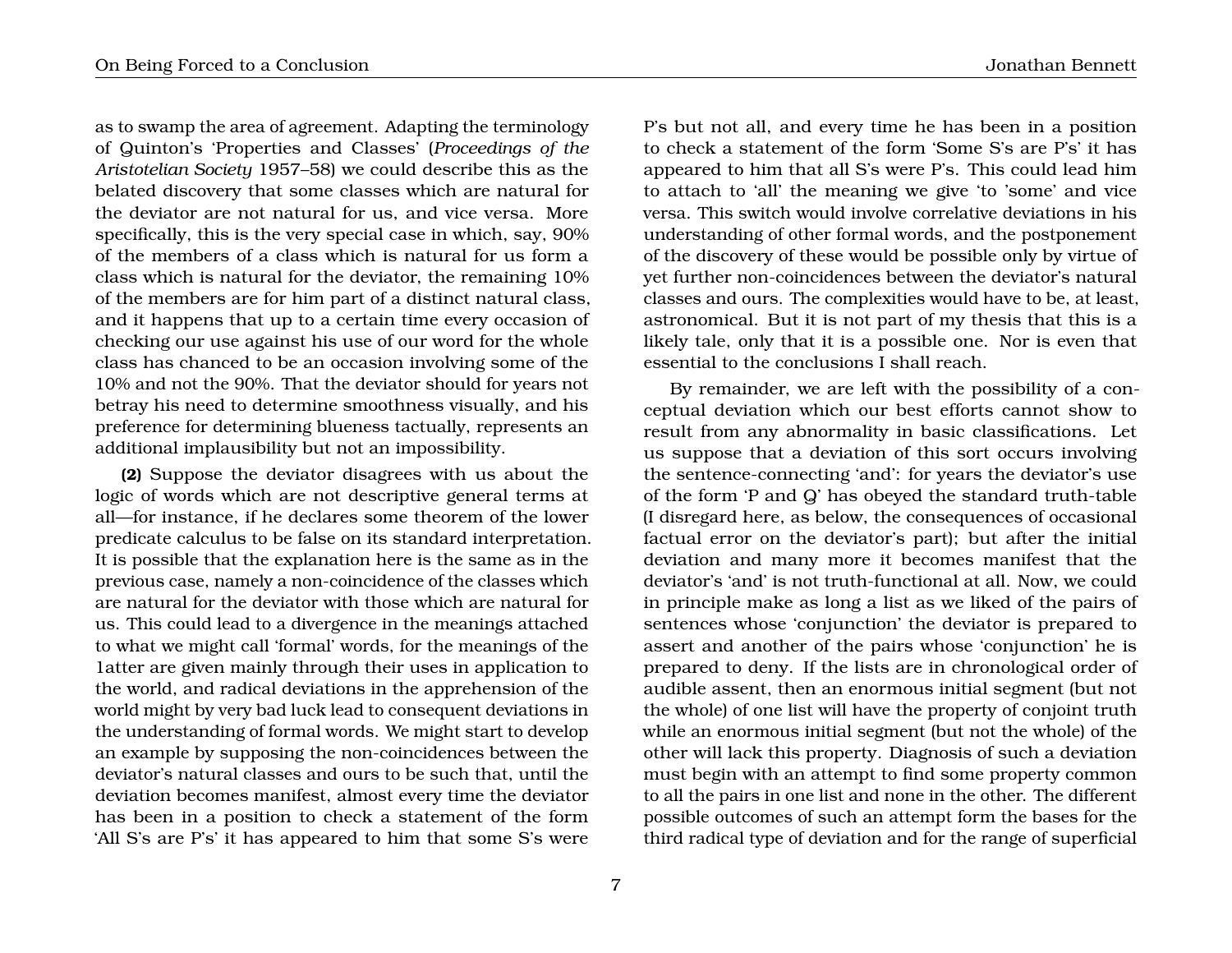types which I shall; discuss' in the next section.

**(3)** It might be that the best generalization we can find to cover all the pairs in the first list and none in the second is of such horrid complexity that we can hardly believe it to convey what the deviator has in mind, and are accordingly hesitant over using it as a basis for predictions about the deviator's further uses of 'and'. And if things were so bad that we could do no better than a 'generalization' which was only trivially general, being based on a disjunction of identifying descriptions of all the items on one of the two lists, we should be entirely unwilling to use our 'generalization' to make predictions. For we could do so only by choosing between taking the first list as complete and predicting that every new pair of sentence-types would go in the second list, and taking the second list as complete and predicting that every new pair would go in the first. The arbitrariness of either choice, no less than the complexity of the 'generalization' would make it absurd to have any confidence that we had formulated the deviator's concept of 'and'.

The present case must be construed as one in which some principle of conceptua1 organization which is immensely complex for us is simple for the deviator, but not because he is so clever that he can do rapidly and easily what we can do only stumblingly and with difficulty. Suppose, for example, that the simplest generalization we can find to cover his 'conjunctive' list is of the form:

Any given conjunction occurs in the conjunctive list if and only if both its members are true and if there is a time-reference in the first conjunct and there are two time-references in the second conjunct then the one in the first is temporally further from either in the second than those in the second are from one another) or (the first is true and the second false and. . . ) or. . . and so on, with about ninety parentheses. A capacity for

8

handling this rule as easily as we handle our rule for 'and' cannot be sensibly attributed to abnormal cleverness unless the deviator shows superhuman intelligence in other areas too. In any case it would be a strange sort of high intelligence which succeeded in missing the point of our use of the word 'and'. Facility with numbers will enable a man to see more formulae than we can for continuing the series '1, 3, 5, 7,. . . ', but it will not make it difficult for him to think of the continuation '. . . 9, 11, 13,. . . '. It seems fairly clear that the hypothesis of superhuman capacity can have no place here except perhaps as an irrelevant addition.

If a public description of the world is to be possible for a group of people, the members of the group must roughly agree in what classes they find natural, but it is also necessary that they should roughly agree in what sorts of conceptual organization they find relatively simple and what sorts. they find relatively complex. This amounts to saying that the rarity of deviations of type **(3)**, just like the rarity of deviations of types **(1)** and **(2)**; is a pre-condition of the possibility of applying a public language to the world in even a primitive way. The point about **(1)** and **(2)** is obvious—or if it is not, see Quinton, *op. cit.*—but the point about **(3)** is perhaps less so. Consider someone trying to pick up the meaning of the word 'purple' from its application to particular purple things: he may of course go wrong because purple things do not form a natural class for him, but he may go wrong in another way too. It will always be the case that all the. things called 'purple' and none of those denied to be 'purple' will answer to some long disjunctive description each disjunct in which is a conjunction of perfectly ordinary descriptions (like 'purple'). Now, if the person trying to learn the meaning of 'purple' regards the fact that a pair of things answer to that description as being at least as likely and useful a basis for saying they 'have something in common'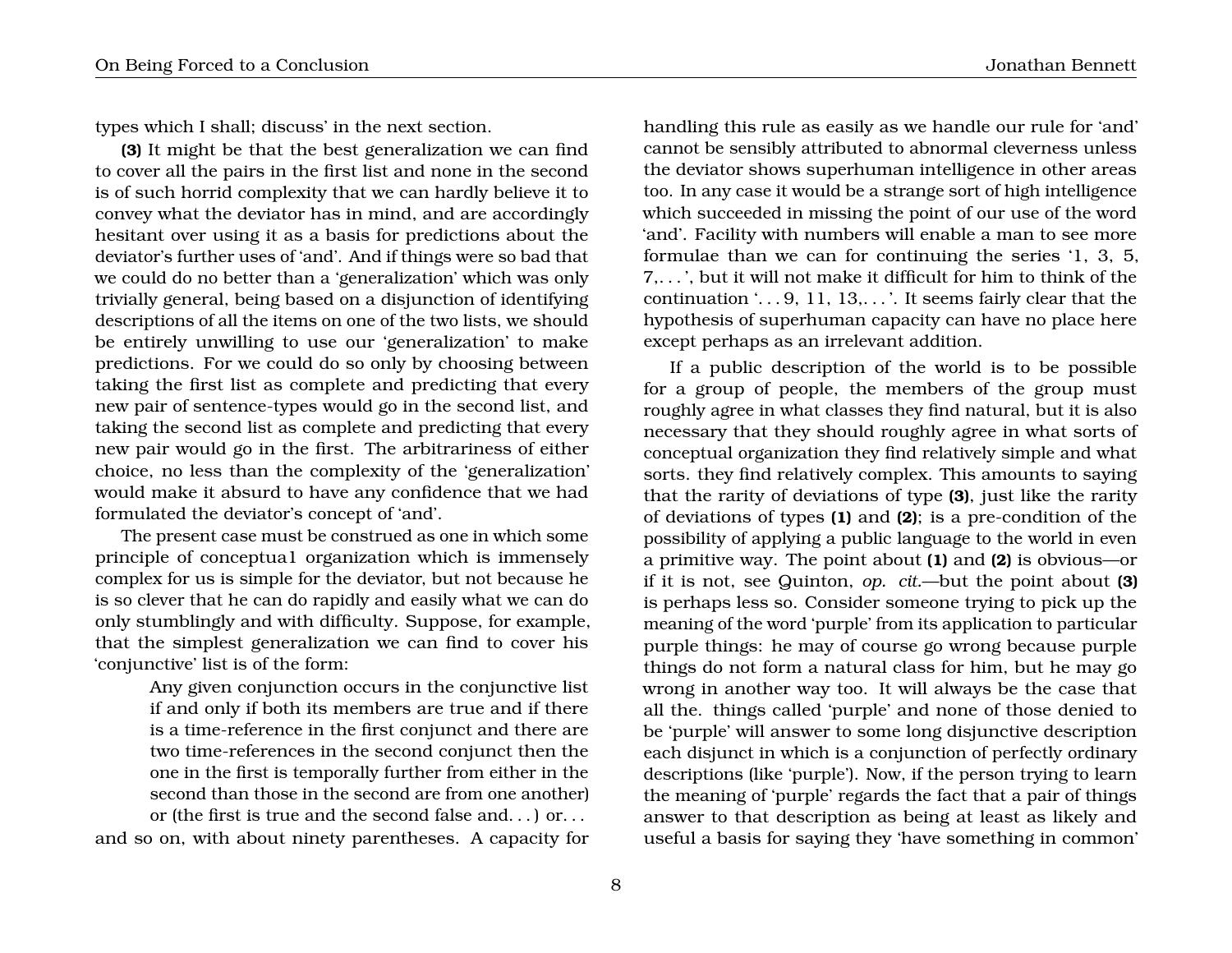as would be provided by their being purple, then he may continue to use 'purple' on the basis of whether they answer to that description rather than on the basis of whether they are purple. That this kind of thing does not occur, although often enough the required description could be formulated in quite ordinary and manageable terms, is due to the fact that we should find it difficult to think of such a description in the first place, still more difficult to keep it in mind for any length of time, and impossibly difficult to re-apply it to the world confidently and rapidly. To explore in the detail it deserves this possible source of failure for any ostensive procedure would, 1 conjecture; be to discover that there is an element of fiction in the very assumption that there is any clear distinction between non-coincidence of natural classes and non-coincidence of judgments about relative conceptual simplicity. For present purposes, however, what matters is that even if we falsify the situation to the extent of assuming the two to be easily distinguishable, and thus separating **(3)** from the first two types, we still get the result that **(3)** relates in just the same way as **(1)** and **(2)** do to the possibility of any communication.

We are now in a position to see why inductive procedures are irrelevant here. If I had doubts as to whether a conclusion I was inclined to draw would be drawn by all intelligent speakers of English, I should consult a better than random sample of them, and in time I should have all the evidence of such an inductive kind that I could possibly want; but I should be no nearer to being satisfied as to the unlikelihood of my meeting with a radical deviation. That possibility is just the possibility that inductive procedures should become irrelevant to determining a proof's chances of acceptance.

This does not mean that we have better-than-inductive reasons for believing that radical deviations will not occur; any more than we have better-than-inductive reasons for believing that inductive reasons (of any sort, on any subjectmatter) will continue on the whole to lead to true conclusions. All we have is the assurance that the possibility that radical deviations should occur, like the possibility that the world should cease to be amenable to explanation in accordance with laws, is a *dead* possibility: we can do nothing to guard against its realization; we could do nothing to remedy any situation arising from its realization; and it is not possible even to describe or conceive of its extensive realization—for only if it is not realized extensively are descriptions possible at all.

As a footnote to this section, mention should be made of Hampshire's *Thought and Action*, p. 31:

Everything resembles everything in some respect. . . We could go on picking out resemblances for ever; inexhaustibly. . . Reality by itself sets no limit. The limit is set by changing practical needs and by the development of new powers and new forms of social life.

I think it is fair to say that Hampshire's arguments for this view in fact support only the statement that reality does not set all the limits, and do not come near showing that it sets no limits, i.e. showing that any agglomeration of objects could be regarded by humans as the sole bearers of some property. This stronger statement seems to me to be manifestly false; I have tried in this section to show that it is necessarily false.

## **5. Diagnosing deviations: superficial cases**

Superficial deviations are ones in which—to continue with the example of 'and' —we look over the deviator's conjunctive list and find that all the pairs of sentences on it, and none on the other list, are characterized by some property which is so straightforward and elementary that we have no hesitation in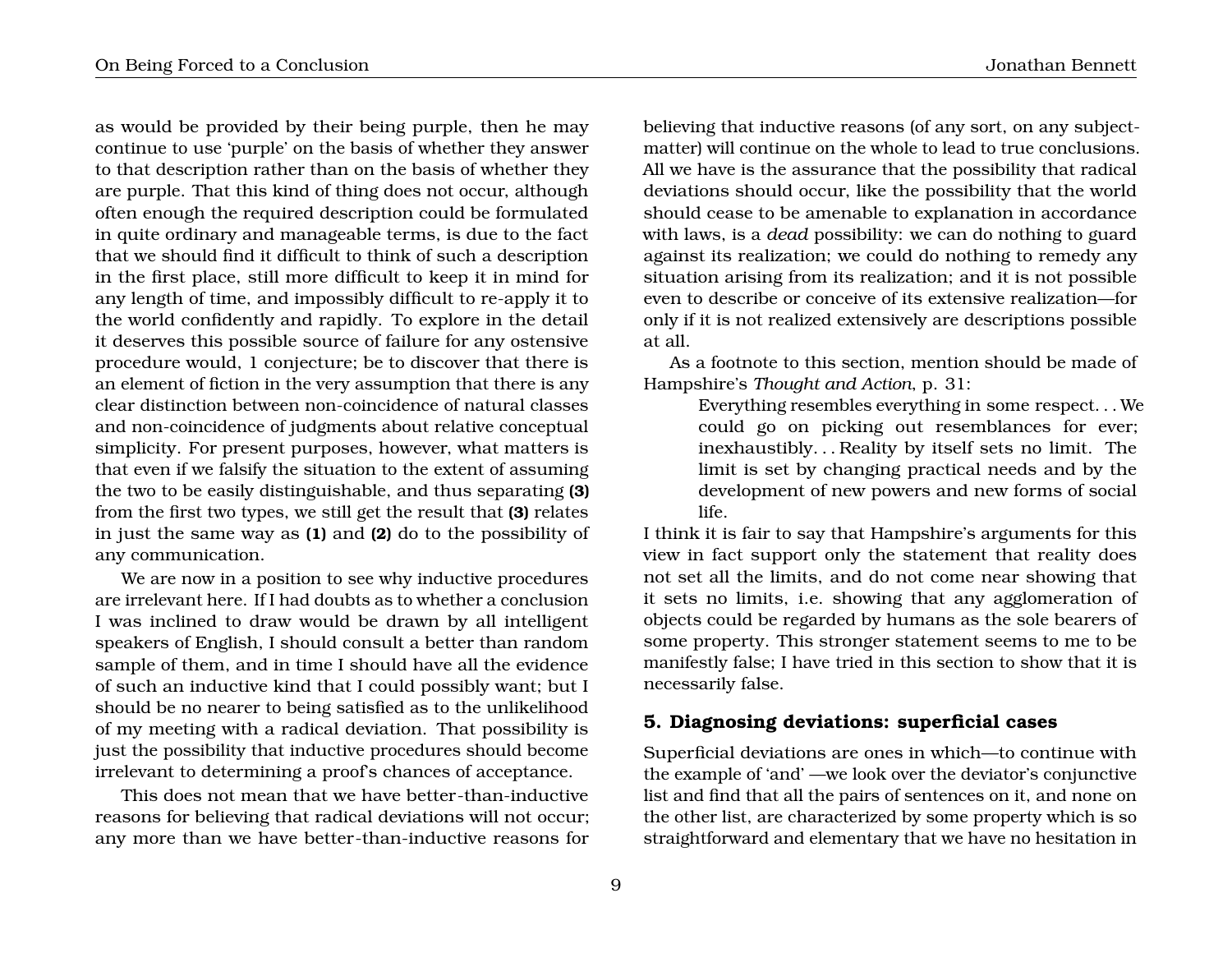concluding that we have found the deviator's concept of 'and', or in predicting his further uses of the word accordingly. (Any such prediction may go wrong: the deviator's conjunctive list may admit of simple generalization at noon, only to become chaotic by lunch-time; on the other hand, it may admit of simple generalization at noon and be destined to go on answering to that generalization throughout every addition which the deviator makes to it. All we can meaningfully consider is what we find at the time at which we find it.)

Regarding the distinction between radical and superficial deviations: the main thing is that radical deviations do, while superficial deviations do not, involve the existence of people whose basic abilities and disabilities are out of line with those of humans in general. It must be granted that there is a sliding scale with superficial cases at one end and type-**(3)** radical cases at the other; which is only to say that complexity, or difficulty, is a matter of degree. The existence of intermediate cases does not affect what I wish to say about the two ends; we have only to remember that there are many possible cases which would have elements of both the radical and the superficial. Such a mixture is comparable with the mixture we are confronted with when we think about the possibility of a situation which hovers between chaos and obedience only to extremely complex laws.

Before coming to a superficial deviation involving 'and', let us consider the following case. Someone says 'There are horses with no heads', and it turns out that he calls 'horse' any object which could transport a human sitting astride it. The rule for his use of 'horse' is thus perfectly manageable: it is even shorter than our rule for the use of 'horse', and relates to ours roughly as genus to species. But even if it were not so related—if for example he applied the word 'horse' to all horses and all grapefruit and nothing else—we should still be able to find a fairly manageable rule for his

use of 'horse' by disjoining our own rule with a rule for his extension of the sense of 'horse', provided that the latter rule was itself manageable.

Any descriptive general word is vulnerable to such treatment at the hands of someone who has used it, and has been heard to use it, only in particular affirmative applications. A word's openness to this kind of deviation cannot be reduced merely by the frequency and scope of such applications: a deviator who had heard every horse in the universe described as a 'horse' could still go on to classify motor-cycles or grapefruit as horses without prejudice to the superficial status of his deviation. The only, kind of linguistic behaviour which can reduce the likelihood of anyone's giving a word a wider meaning than most people give it, without this first appearing, is the negative application of the word to parts of the world. For example, the extension of 'horse' to mean 'object which could transport a human sitting astride it' is ruled out by the acceptance of just one remark to the effect that a certain motor-cycle is *not* a horse. A special case of this is the giving of necessary conditions for the affirmative application of a word, where words occurring in the conditions have themselves been publicly used in a wide range of negative applications. The deviation sketched above is not ruled out by the deviator's assent to 'All horses are animals' if all he knows of the use of 'animal' is that certain things are animals; but if he learns, say, that motor-cycles are human artifacts and that humans never make animals, then it now becomes impossible for him to extend the sense of 'horse' in that particular direction. And if he accepts a rule saying that all horses are four-legged, then the deviation is almost bound to be ruled out for him, because the language is too full of public negatives involving numbers and legs for anyone to escape enough of them to be able, for instance, to describe two wheels as four legs on the basis of sheer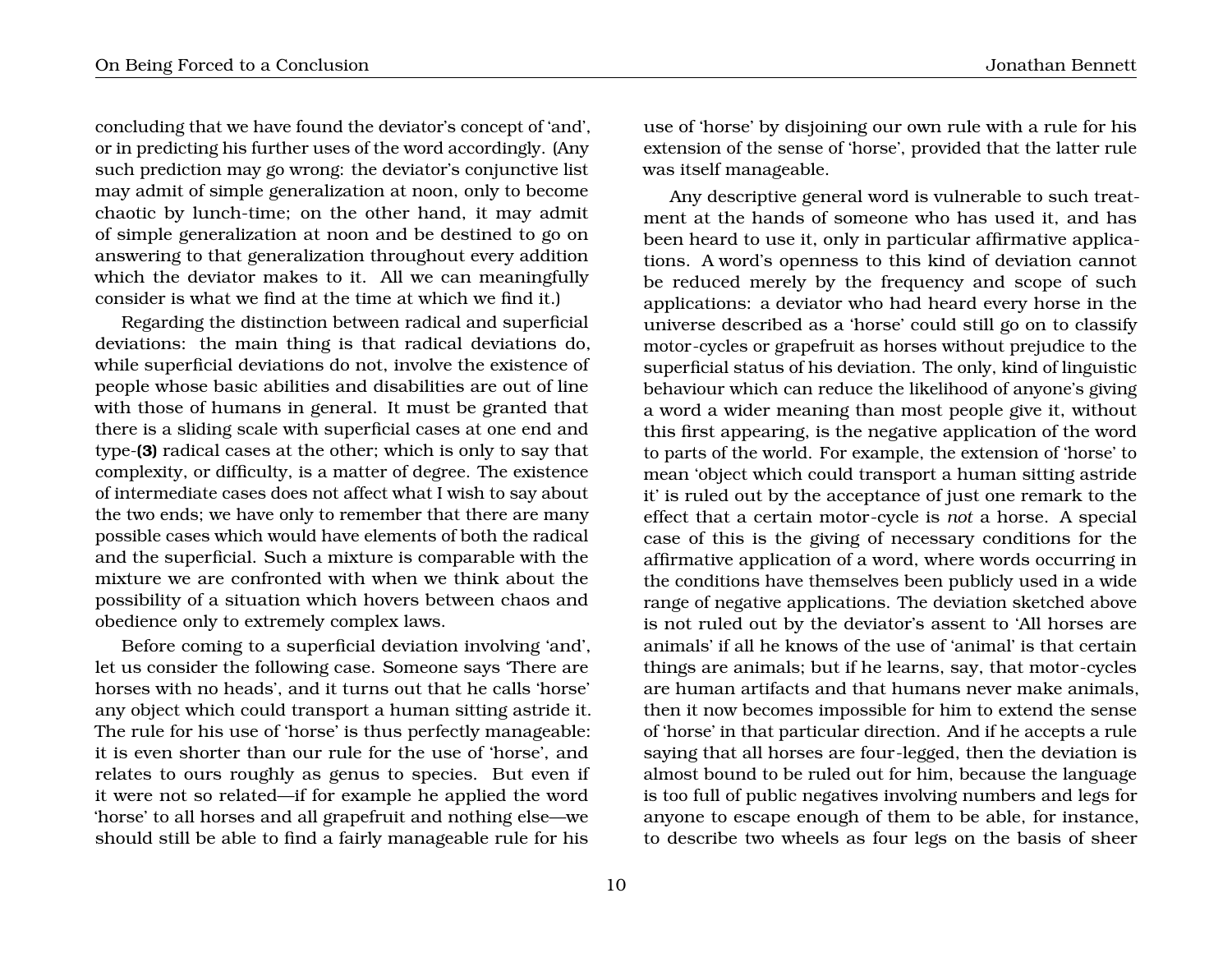addition to the uses with which he is familiar.

I have been describing what might be called 'deviation by generalising the normal sense' ('horse' meaning 'object which could transport. . . ' etc.) and 'deviation by disjunction of something with the normal sense' ( 'horse' meaning 'horse or grapefruit'). There remains only 'deviation by substitution of something for the normal sense', where the deviator is enabled to give an eccentric meaning to 'horse' because everything he has known to be called 'horse' has just *happened* to have some other irrelevant property as well, a property which is noticeable enough in itself but which occurs very rarely or *happens* to have occurred rarely in the deviator's experience. For example, every horse which the deviator is told is a horse happens to be lame at the time, or to look lame to the deviator, and he sees no non-equine instances of lameness until the memorable day when he expresses sympathy with his aunt over her having fallen down and become a horse. Unlike the first two sorts of superficial deviation, this one's chances of occurrence can be reduced by the scope and number of purely affirmative uses of the word in question; in the example, the deviation would have been completely ruled out by a single application of 'horse' to a non-lame horse, just as well as by the aunt's application of 'non-horse' to herself.

Of the three sorts of superficial deviation, those that consist in generalising and substitution can be rendered overwhelmingly unlikely to occur in respect of any given word; it is, for example, unthinkable that anyone should. belong for many years to our linguistic community without having lost every possible chance of varying the meaning of 'and' in either of these two ways. Deviation by disjunction cannot be squeezed out in the same way, as is illustrated by the ease with which we can describe a deviation by disjunction involving the word 'and'. Suppose that a hitherto

normal conjoiner deviates by conjoining not only pairs of true sentences but also pairs of sentences of which one is false and the other is true and contains the words 'the Eiffel Tower'. There is no great implausibility in the suggestion that a normal literate adult might escape ever hearing the outright denial of a conjunction one of whose conjuncts is a true sentence containing the words 'the Eiffel Tower'. Even if we think of the deviator as having been almost sure to have assented to something like 'It is incorrect to put "and" between two sentences and assert the result unless the are both true', there may well be nothing with which he is familiar in the uses of words which positively clashes with the interpretation of '. . . they are both true' to mean what we mean by '. . . they are both true or one of them is true and mentions the Eiffel Tower'. In general, there will always be some words with which a given word has not been explicitly linked in the relevant ways, words whose infrequency of occurrence makes them available as irregularities in the smooth logic of other words. So deviation by disjunction is always possible—a fact to which I shall return.

First, there is an aspect of superficial deviations as such which should be discussed and dismissed. It is that if some individual or small group of individuals indulges in a superficial deviation, he or they will have made a plain *mistake*. The superficial deviator errs, as the radical deviator does not, in that we can not only vote him down but we can also show him what his mistake is and can thus bring him to admit that it is a mistake and undertake not to repeat it. What makes superficial deviations theoretically interesting is the possibility that one should occur in circumstances which made 'mistake' inapplicable simply on statistical grounds: a corrigible divergence is only a *mistake* if there is a clear majority to say whose mistake it is.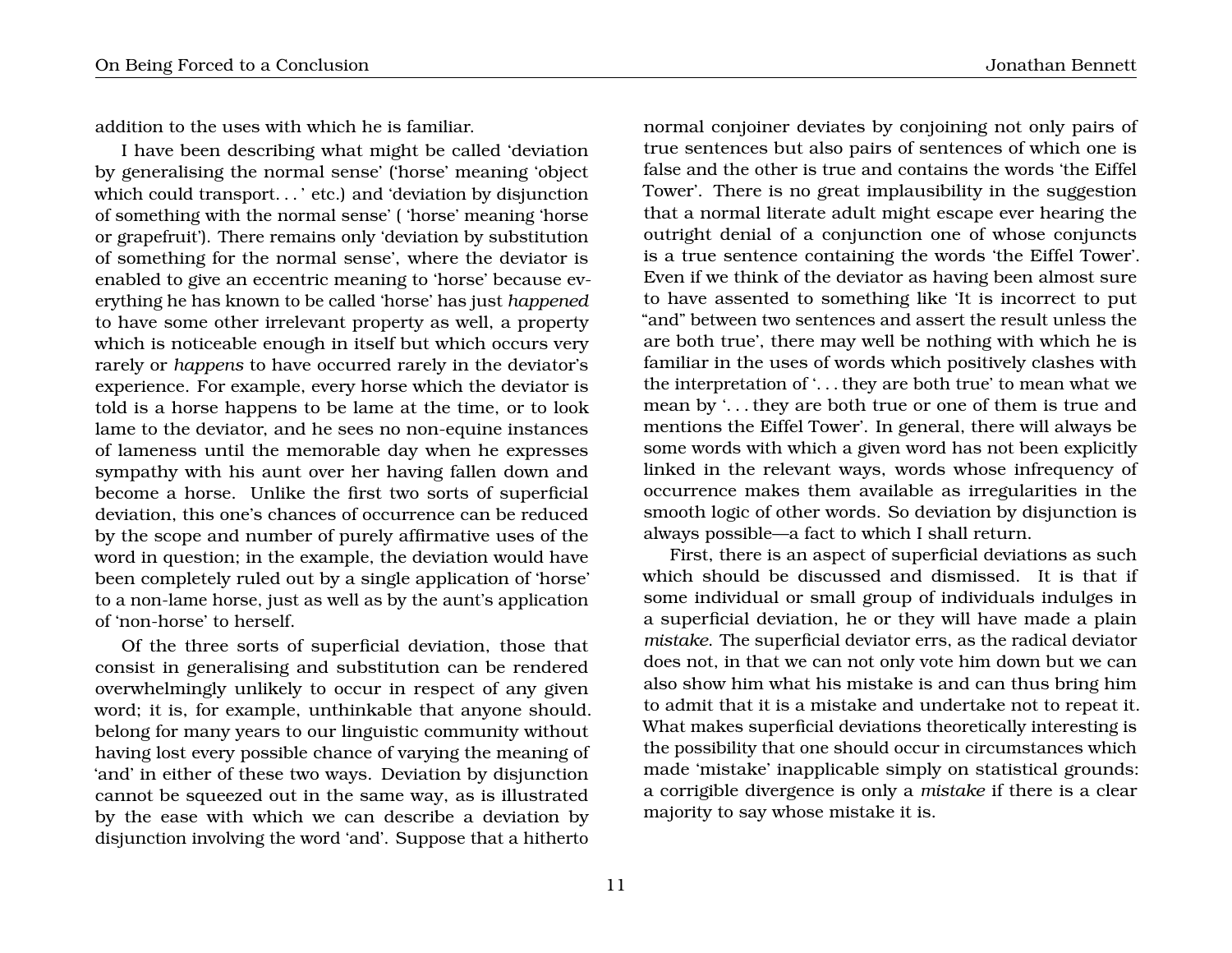Any such situation would be rectifiable, of course, but that is just the trouble. The possibilities of radical deviation are dead possibilities not only because we cannot guard against them but also because nothing could be done about them if they were realised: they relate to the question 'Do these premisses force this conclusion?' in about the same way as the possibility of chaos from tomorrow onwards relates to the question 'Does this experiment confirm this hypothesis?' We make no room within the communication-game for the possibility that the game will become unplayable, just as we make no room within science for the possibility that science will cease to be a possible kind of activity. But the possibilities of superficial deviation are not like this at all.

Nevertheless, we can do more than beat our breasts. Consider first deviation by disjunction : this is a 'live' possibility, and it is also a real possibility in the sense that it is always thoroughly on the cards in any society in which words are constantly being learned. But if a deviation occurred which really was of this sort, and was not a veiled case of naturalness-deviation, then the deviator would have to grant that in his sense of it the word concerned was ambiguous to a greater degree than in our sense of it. We could show him that his use of the word required the learning of rules for our use of it plus, as a sheer addition, the learning of rules for his use of it; we could show him that his use of the word makes it, in that sense, tantamount to two or more words spelled in the same way. (This is what marks off 'disjunction of something with the normal sense' from ' from 'true generalization of' the normal sense'.) The point of bringing this home to him would not be to denigrate ambiguity as such but to show him that, by giving a word more ambiguity than the linguistic pressures upon him had forced him to give it, he had assumed the existence of an

element of complexity for which he had no evidence at all. We could sensibly say to him, 'Do not in future do that sort of thing.'

Nothing of that sort can be said about deviations by substitution and by generalization. Both of these arise from the intersection of normal learning techniques with plain bad luck, and they cannot be guarded against by a general rule. On the other hand, the likelihood that there should actually occur a deviation of either of these sorts can be reduced at will for any given word. Does anybody think that for many of us it is now a possibility at all in respect of, say, the word 'and'? It does make sense to speak of completely eliminating someone's chances of indulging in a deviation of either of these sorts; for it is not true that the possibilities are endless, even if we can never be sure that we have come to the end of them. It is just possible that John Doe's linguistic history has been such as to leave him room for a superficial deviation, by generalizing or substitution, in respect of the word 'and'. But to say this is not like saying 'It is just possible that there are extra-terrestrial parliamentary democracies', but is like saying 'It is just possible that for the last ten years I have been shadowed by an extremely clever detective'. In the latter case, but not the former, there is a sense for conclusively settling the matter in the negative.

#### **6. Conclusion**

I have been primarily concerned to get the question of conceptual deviation into an area in which we can lay it out and inspect it in detail; for this reason I regard the attempt to classify deviations as one which it is important to make. Despite a variety of doubts about the results of the inquiry and about the classification on which it has been based, I am inclined to give credence to the following conclusions:

**(1)** We can distinguish in a non-question-begging way